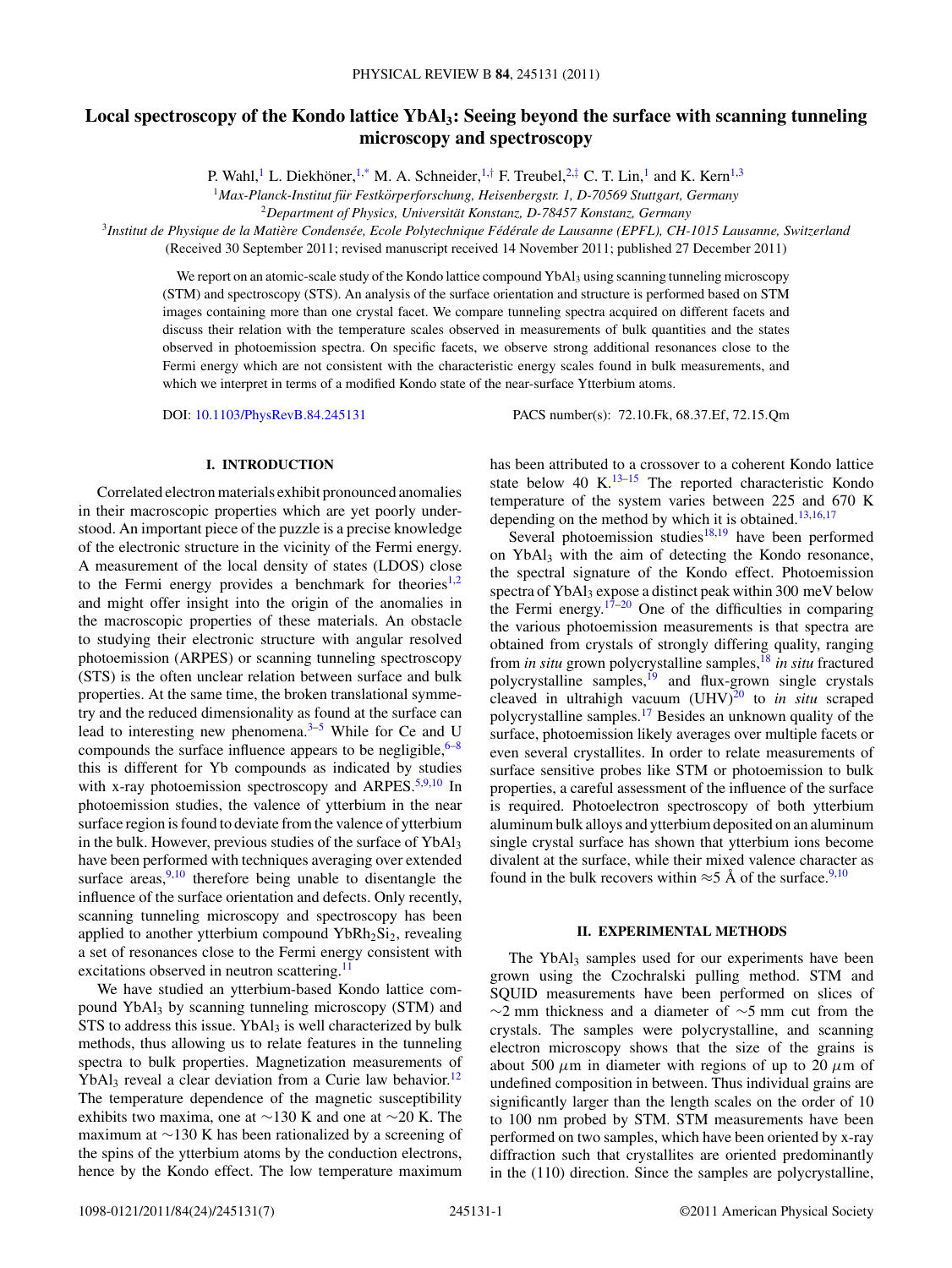<span id="page-1-0"></span>

FIG. 1. SQUID magnetization measurements on a bulk YbAl<sub>3</sub> sample. The temperature dependence exhibits two maxima: one at 126 K which corresponds to the energy scale of single impurity screening, and one at 16 K which may be related to the onset of coherence.

the grains have random orientations and the (110) direction will at best dominate. The surfaces of both samples have been polished. After transfer to UHV, the surface has been treated by sputtering and annealing cycles to remove surface contaminations. During the first cycles, the sample was heated to 700 K; in later sputtering cycles we annealed only to 600–650 K. STM measurements have been performed in a home-built low temperature UHV-STM which operates at temperatures down to 6*.*7 K. In this paper, measurements performed at 6*.*7 and 77 K are shown. Tunneling spectra have been acquired with an open feedback loop recording the d*I/*d*V* signal from a lock-in amplifier; bias voltages are applied to the sample with the tip at virtual ground.

#### **III. RESULTS**

#### **A. Bulk characterization**

After preparation of the samples, we have characterized the bulk properties by SQUID measurements (Fig. 1). The temperature dependence of the magnetic susceptibility is consistent with earlier work. $^{21,22}$  From the zero temperature limit of the magnetic susceptibility as extracted from the SQUID measurements, the Kondo temperature can be extracted if the number of holes in the *f* orbital  $n_f = v - 2$  of the magnetic ions is known (where  $v$  is the valence of the ions).<sup>19,23</sup> We obtain for the Kondo temperature with  $\chi(0) = 6.2 \cdot 10^{-8} \frac{\text{m}^3}{\text{mol}}$ 

$$
\frac{T_{\rm K}}{n_{\rm f}} = \frac{1}{3} \frac{\mu_0 \mu_{\rm eff}^2}{k_{\rm B} \chi(0)} \approx 521 \text{ K.}
$$
 (1)

The valence *v* has been determined previously from photoemission spectra yielding values between 2*.*[617](#page-5-0)[,24](#page-6-0) and 2*.*[819](#page-6-0) and from x-ray absorption giving  $2.75-2.77$  at 4 K.<sup>[13,17](#page-5-0)</sup> Here we use  $v = 2.7 \pm 0.1$  resulting in a Kondo temperature  $T_{\rm K} \approx 365 \pm 52$  K.



FIG. 2. (Color) (a) Overview topography obtained on the surface of the YbAl<sub>3</sub> sample after preparation as described in the main text (26 × 26 nm<sup>2</sup>). Different crystallographic facets are observed ( $V = 0.35$  V,  $I = 3$  nA). (b) image of a (110) facet ( $V = -0.9$  V,  $I = 1.4$  nA), (c) image of a (210) facet ( $V = 0.1$  V,  $I = 1.4$  nA). The dashed line drawn on top of the bright lines on the upper terrace shows that the lines on the upper terrace are shifted with respect to those of the lower terrace as expected for a (210) facet. Insets in (b) and (c) show zoomed-in topographies of the facets; for the (210) facet [in (c)] a simple ball model of the surface is also shown. (The model can be drawn on top of the topography in two equivalent ways, only one of them is shown; the atoms shown in light gray correspond to Al atoms, the ones in purple to Yb atoms.) Tunneling parameters for the insets: (b)  $V = 1.8$  V,  $I = 3$  nA, (c)  $V = 0.5$  V,  $I = 3$  nA. (d) and (e) Line cuts across a step edge on a (110) and (210) facet, respectively.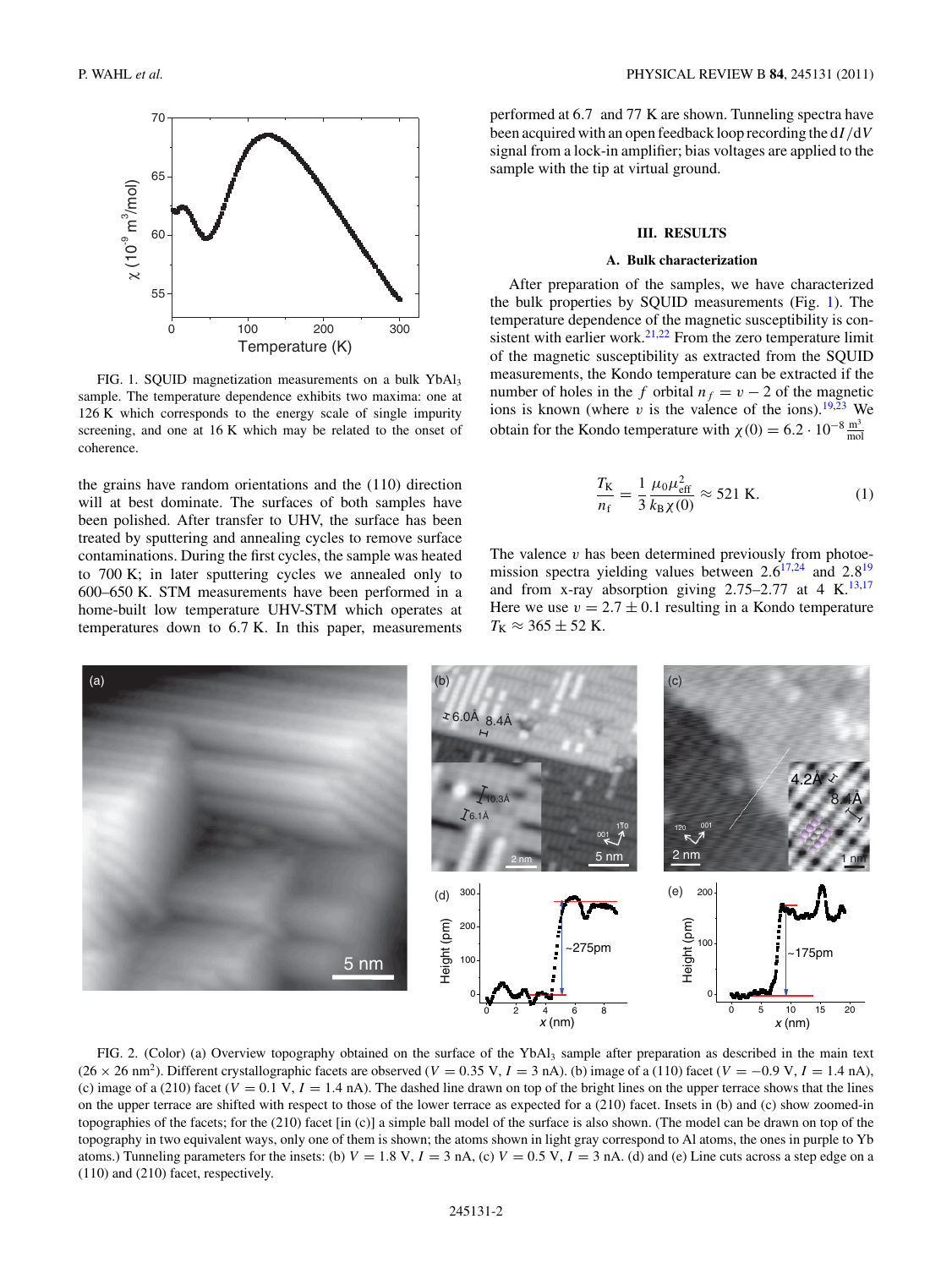<span id="page-2-0"></span>

FIG. 3. (Color) (a) and (b) Model of the (110) and (210) facets without reconstruction (left) and with a proposed model for the reconstruction (right); atomically resolved STM topographs of the same surfaces can be seen in Figs.  $2(b)$  and  $2(c)$ . (c)–(e) Closeups of the facets considered. Shown are topographies and ball models for (c) a (611) facet ( $V = 0.346$  V,  $I = 3$  nA), (d) a (522) facet  $(V = 0.349 \text{ V}, I = 3 \text{ nA})$ , and (e) a (931) facet  $(V = -22 \text{ mV})$ ,  $I = 0.31$  nA). Ytterbium atoms are shown as purple balls, aluminum atoms as gray balls.

#### **B. Topographic Images**

In STM, we find the surface typically as shown in Fig.  $2(a)$ : sometimes exposing facets with different crystallographic orientations within one topographic image, occasionally also large areas exposing only a single facet. The facets exposed within an area on the order of  $(25 \text{ nm})^2$  can be assumed to belong to a single crystallite. Thus by investigating the surface structure of different facets as seen in Fig.  $2(a)$ , we can ensure that the crystal structure of the crystallite is at least in the surface region (apart from possible reconstruction) consistent with that of YbAl3. We have determined the Miller indices of the facets in two ways: The first route we used is to determine the periodicity of the exposed facet by measuring lateral interatomic distances in the topographic image [see, e.g., Figs.  $2(b)$  and  $2(c)$ ]. The inset of Fig.  $2(b)$  shows a closeup of a  $(110)$  facet and that of Fig.  $2(c)$  of a  $(210)$  facet revealing the atomic scale structure. Both facets show a reconstruction of the surface layer. Due to the much larger ionic radius of ytterbium compared to aluminum, we speculate that ytterbium atoms are imaged as higher protrusions. With this assumption, in the case of the (210) facet every 3rd or 4th ytterbium atom along the close-packed rows is missing. The (110) facet is more strongly reconstructed with every second row of atoms missing.

The extracted length scales can be compared to the ideal surface structure neglecting relaxation and reconstruction. This works well for low index facets, however it becomes more ambiguous the larger the Miller indices are, because facets with different indices can have comparable periodicities. As an additional test for the assignment of the Miller indices, step edges can be used if they are observed. We found step edges for the two low index facets  $(110)$  and  $(210)$  [see Figs.  $2(b)$ ] and  $2(c)$ , line cuts are shown in Figs.  $2(d)$  and  $2(e)$ , so that the step height and the structure of adjacent terraces can be compared to the surface structure extracted from the crystal structure. Representative STM topographies and ball models for the other facets which we have observed are shown in Fig. 3.

The second method uses the relative orientation of the facets in STM topographies where more than one facet is found in a single STM topography, as can be seen in Fig.  $2(a)$ . From the images, the surface normal for each facet is determined



FIG. 4. (Color) (a) Same topography as shown in Fig.  $2(a)$ overlayed with a colored map, where the color encodes the local angle relative to a (522) facet. The pseudo-3D projection shows the surface with isotropic scale (lateral and vertical dimensions are scaled by the same factor). (b) Histogram of the image in (a) showing peaks at the angles at which a facet is seen in the topography, black vertical lines indicate the expected angles (see also Table [I](#page-3-0) for a direct comparison). There is a systematic deviation between expected and measured angles which increases with increasing angle, which is likely due to uncertainty in the piezocalibration and drift.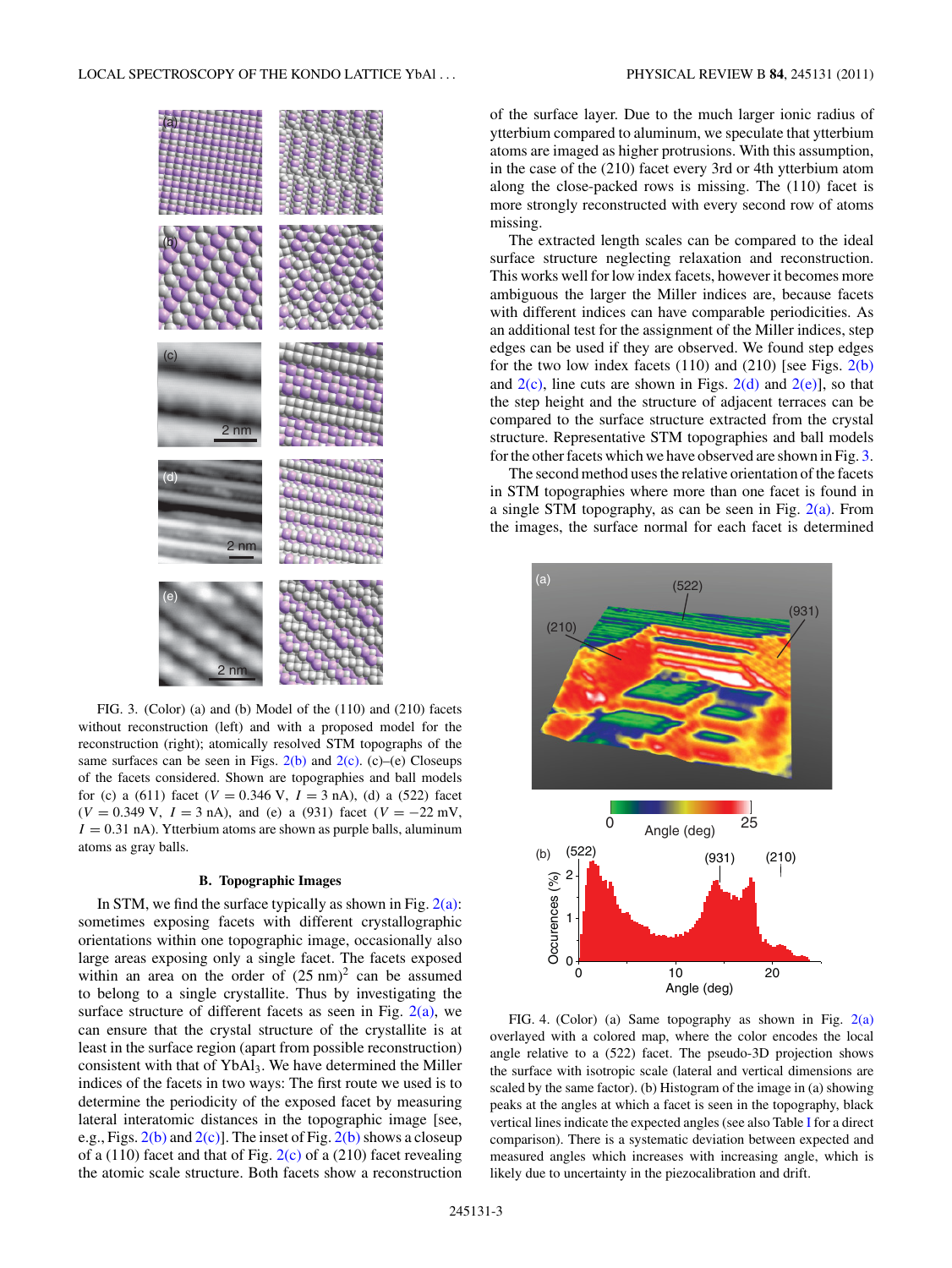<span id="page-3-0"></span>TABLE I. Angles of various facets with respect to the (522) facet. The error bars are determined as the standard deviation of the average taken over an extended area on each facet.

| Facet | Calculated | Measured       |  |
|-------|------------|----------------|--|
| (210) | 20.9       | $17.9 \pm 0.3$ |  |
| (611) | 16.2       | $15.9 \pm 2.8$ |  |
| (931) | 14.7       | $14.3 \pm 0.8$ |  |

and the angles are calculated. If the main crystallographic directions with respect to the orientation of the topographic image are known, the Miller indices of neighboring facets can be determined (the methods are not completely independent, as for the second one at least one facet has to be determined from the surface atomic structure). Figure  $4(a)$  shows the resulting map of angles with respect to a specific facet, here a (522) facet. This procedure could be applied to all facets except the (110) facet, which we did not observe in the same field of view as the other facets. The measured angles between different facets are shown in comparison to the angles calculated from the Miller indices in Table I [see also the histogram in Fig.  $4(b)$ ]. The crystallographic structure of the most important other alloy formed by ytterbium and aluminum, $^{25}$  $^{25}$  $^{25}$  YbAl<sub>2</sub>, differs from that of  $YbAl<sub>3</sub><sup>12</sup>$  $YbAl<sub>3</sub><sup>12</sup>$  $YbAl<sub>3</sub><sup>12</sup>$  and can be expected to expose significantly different surface structures.

## **C. Tunneling Spectroscopy**

Figure  $5(a)$  shows a tunneling spectrum acquired on a (110) facet. Besides a peak close to the Fermi energy (marked as K), two satellite peaks at +1*.*2 eV and −1*.*2 eV (marked as SO1 and SO2) are found. A similar satellite attributed to spin-orbit splitting is observed in the occupied states by photoemission at <sup>−</sup>1*.*2 eV.[19](#page-6-0) In addition, a broad maximum (labeled S) around −0*.*5 eV is seen whose intensity varies strongly depending on the position on the (110) facet where the spectrum is taken; it likely originates from the reconstructed surface layer of the (110) facet. In Fig.  $5(b)$ , tunneling spectra are shown for the facets investigated. In each case, at least one peak can be found in the range between  $-100$  mV and the Fermi energy, in many cases a double peak structure [with the exception of the (110) facet]. Spectra acquired in a narrower energy range close to the Fermi energy are shown in Fig.  $6(a)$ . The intensities of the peaks depend on the exact position within the facet where the spectra are acquired. This is shown exemplarily in Fig.  $6(b)$ for the (210) facet; both the relative and absolute intensities of the two peaks change considerably depending on whether



FIG. 5. (a) Overview tunneling spectrum acquired on a (110) facet at 77 K, the spectrum is composed of two spectra taken with different stabilization conditions before switching off the feedback loop (*V* = 0.4 V, *I* = 0.8 nA; *V* = 2.546 V, *I* = 3 nA) (Ref. [26\)](#page-6-0). Besides a peak close to the Fermi energy (marked as K), a broad maximum around −0*.*5 V (marked as S) and two satellites (SO1 and SO2) can be seen. (b) STS on different crystallographic facets of YbAl<sub>3</sub>; spectra are acquired at 6 K except for the (110) facet (77 K). Spectra are shifted vertically for clarity.

spectra are taken at a position on the surface imaged higher compared to one which is imaged lower.

Peak positions and widths have been extracted by fitting Fano line shapes to the peaks, which is an established procedure to evaluate the Kondo effect of adatoms studied by STS.<sup>27,28</sup> Recently, it has been shown that the tunneling spectra of a Kondo lattice in the vicinity of the Fermi energy can also be described by a Fano resonance.<sup>[1,2,6](#page-5-0)</sup> We have determined the peak positions and widths as listed in Table II by fitting Fano functions of the form

$$
\frac{\mathrm{d}I}{\mathrm{d}V} = \sum_{i=1...n} a_i \frac{(q_i + \tilde{\epsilon}_i)^2}{1 + \tilde{\epsilon}_i^2} + c,\tag{2}
$$

TABLE II. Peak positions  $\epsilon_n$  and widths  $\Delta_n$  determined from STS spectra. The index 1 refers to the peak closer to the Fermi energy (except for (611), where an additional peak is found right at the Fermi energy). The overall average has been taken over the 6.7 K measurements.

| Facet   | $T$ [K] | $\epsilon_1$ [mV] | $\Delta_1$ [mV] | $\epsilon_2$ [mV] | $\Delta_2$ [mV] |
|---------|---------|-------------------|-----------------|-------------------|-----------------|
| (210)   | 6.7     | $-28.4 \pm 3.8$   | $24.9 \pm 8.1$  | $-102 \pm 7$      | $44.3 \pm 9.7$  |
| (110)   | 77      |                   |                 | $-76.9 \pm 17.3$  | $54.3 \pm 16$   |
| (611)   | 6.7     | $-31.2 \pm 0.6$   | $18.5 \pm 0.9$  |                   |                 |
| (522)   | 6.7     | $-19.1 \pm 0.9$   | $5.6 \pm 0.7$   | -                 |                 |
| (931)   | 6.7     | $-25.6 \pm 6.6$   | $29.3 \pm 8.9$  | -                 |                 |
| Average | 6.7     | $-25.7 \pm 5.0$   | $19.9 \pm 10.6$ | –                 |                 |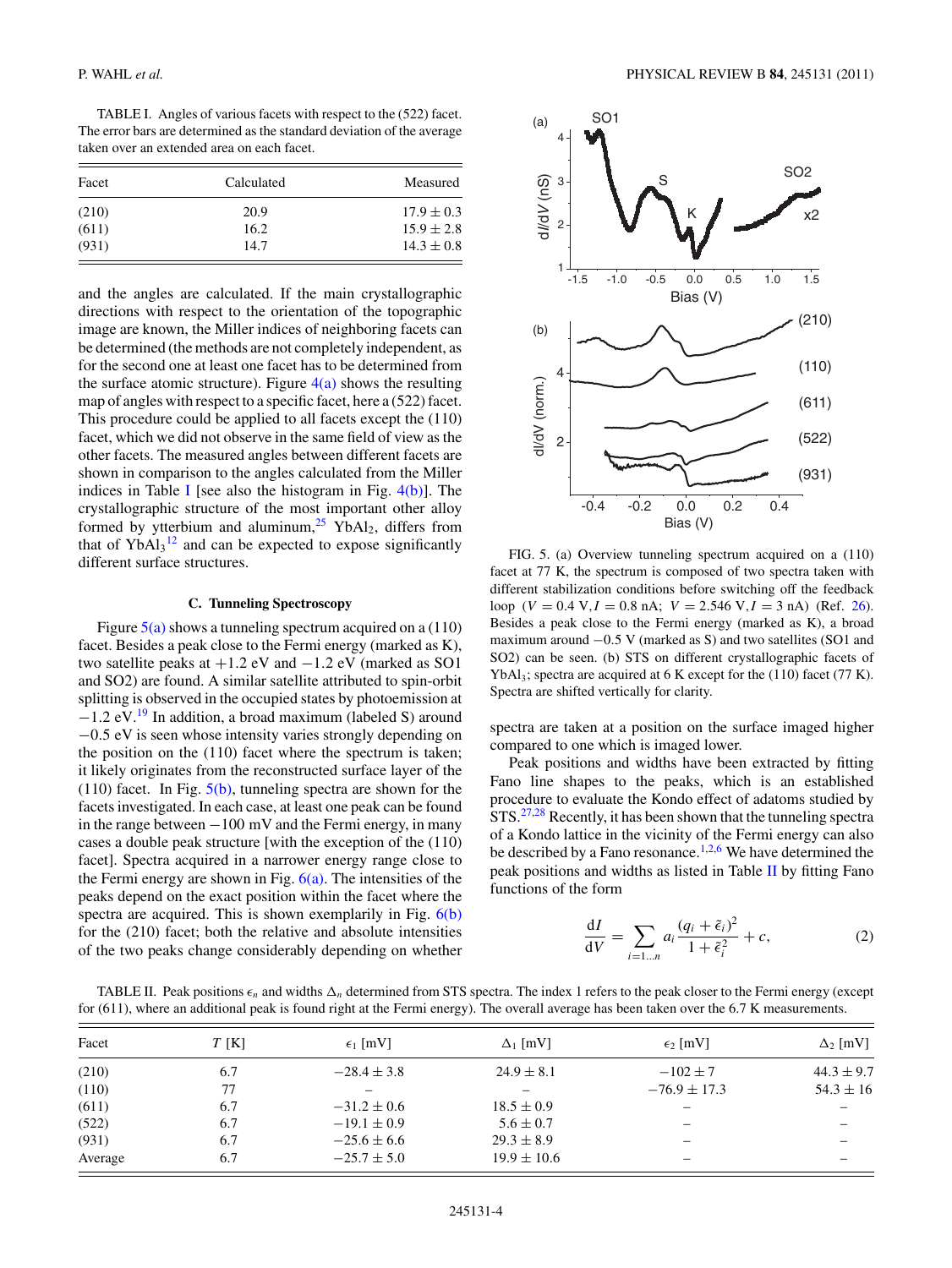<span id="page-4-0"></span>

FIG. 6. (Color) (a) STS on different crystallographic facets of YbAl3 close to the Fermi energy, spectra are acquired at 6.7 K except for the (110) facet (77 K); the shaded regions tentatively assign the resonances to bulk (I) and surface (II) related features [solid lines show fits of Eq. [\(2\)](#page-3-0)]. (b) Spectra on a (210) facet taken at 6.7 K in different locations on the surface. The red solid lines show fits of the sum of two Fano functions to the 6 K spectra to extract the peak positions and widths. Vertical lines are shown as a guide to the eye to allow for a comparison of the peak positions. Shading of regions as in (a), spectra in (a) and (b) are shifted vertically for clarity. Inset in (b) shows the two positions where the spectra have been taken on the (210) facet. (c) Temperature dependence of spectra on the (210) facet; shown are a spectrum acquired at 6.7 K and at 77 K. In addition, shown as a solid red line, the 6.7 K spectrum is broadened as if it would have been taken at 77 K by accounting for the broadening of the Fermi distribution. The comparison shows that the changes in spectra cannot be explained due to only the temperature broadening.

where  $\tilde{\epsilon}_i = \frac{\omega - \epsilon_{ki}}{\Delta_i}$  and  $\omega = eV$ , and *n* is the number of resonances observed in the energy range which is considered. Each resonance is described by four parameters:  $a_i$  is related to the amplitude of the resonance,  $q_i$  to the line shape (ranging from  $q_i = 0$  describing a dip via an asymmetric line shape for  $q_i = 1$  to a peak for  $q_i \rightarrow \infty$ ),  $\epsilon_{\text{K}i}$  to its position, and  $\Delta_i$  to its half width. Thus, in cases where the spectra show two resonances, nine parameters were fitted, the eight related to the two resonances plus another one to account for a constant background. We note that in many spectra, the resonances appear to have a fine structure which, however, is not clearly and reproducibly resolved in our spectra. The resulting parameters for both peaks are summarized in Table [II.](#page-3-0) While a systematic study of the temperature dependence of the spectra is beyond the scope of this paper, Fig.  $6(c)$  shows spectra acquired at 6.7 K and at 77 K on a (210) facet. Whereas the peak at  $-100$  mV preserves its intensity and shape, we find a significant decrease in the peak height of the peak at −30 mV. This behavior can clearly not be understood just by thermal broadening. To stress this point, a simulated spectrum is shown in Fig.  $6(c)$  which is obtained by broadening the spectrum acquired at 6.7 K by the thermal smearing expected at 77 K.

### **IV. DISCUSSION**

From the atomic scale analysis of topographic images of our YbAl<sub>3</sub> crystals, we see a reconstruction of the surface. Accordingly, through the investigation of the surface dependence of our tunneling spectra, we identify two energy scales. We observe a peak between  $-70$  mV and the Fermi energy on all facets except (110) [marked as regime I in Fig. 6(a)]. By comparison with the expected energy of the bulk Kondo resonance and from the comparatively small sensitivity of this resonance on the position on the facet or its orientation, we attribute it to bulk properties of the crystal. The remaining dependence on the orientation of the facet could be due to preferential tunneling to states with small *k*||, an anisotropic band structure or a non-negligible influence of the surface in an extended surface region.

We attribute the strong additional resonance found on  $(110)$ and (210) facets at lower energies to the influence of the surface. YbAl<sub>3</sub> is known from photoemission measurements to become divalent at the surface, with the divalent layer having a thickness of  $\sim$ 5 Å.<sup>[9,10](#page-5-0)</sup> Thus a bulk feature has to be probed through this surface layer. A divalence of ytterbium at the surface is also consistent with the reconstruction of the surface layer which we find on low index facets. Divalent ytterbium in bulk compounds has an ionic radius which is more than 15% larger than that of trivalent ytterbium.<sup>[29](#page-6-0)</sup> Thus on facets which expose close-packed rows of ytterbium, a reconstruction of these rows can be expected. Of the facets we have investigated, this is the case for (110) and (210). For completely divalent ytterbium, no Kondo resonance is expected. Similarly, no surface states have been reported at the surface of ytterbium compounds in the vicinity of the Fermi energy. $9,10,19$  $9,10,19$  Crystal field splitting, which if sufficiently large can lead to a split Kondo resonance, could lead to multiple resonances close to the Fermi energy. If there is significant crystal field splitting in YbAl3, it is expected to be below 10 mV*,* [30](#page-6-0) significantly lower than what would be required to explain the second peak. The resonance could be explained by ytterbium close to the surface not being rendered completely divalent, but somewhere between di- and trivalent with a valence lower than the bulk value. With reduced valence, the Kondo resonance moves away from the Fermi energy until eventually the *f* shell is completely filled and there is no Kondo resonance anymore. We note that on  $(522)$  and  $(611)$  facets, we do also see some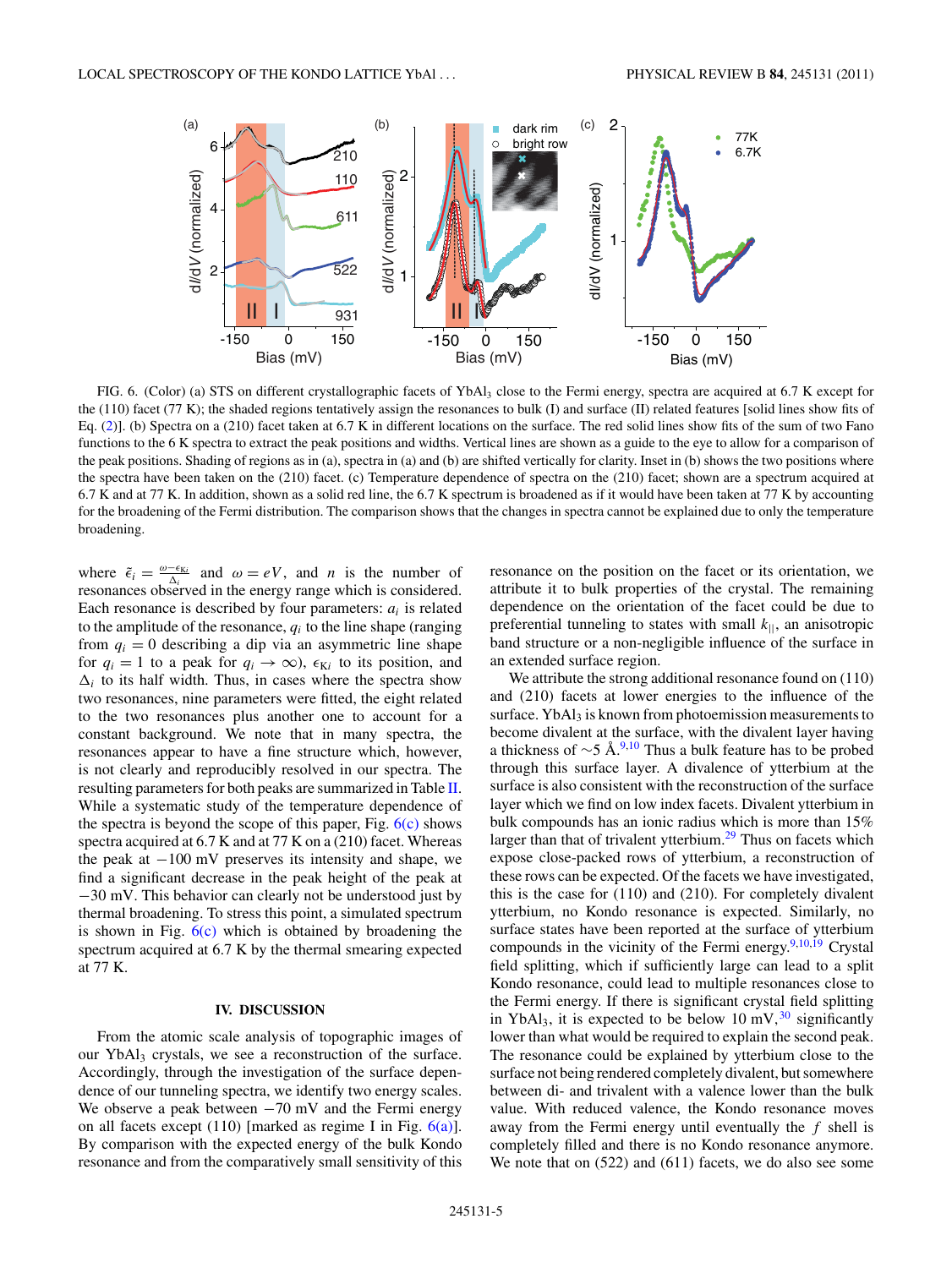<span id="page-5-0"></span>weak additional structure in the range from −50 to −200 mV, which however is much weaker and less well defined than the ones we observe on the (210) and (110) facets.

In order to connect our results to macroscopic bulk data of YbAl3, we have determined an average position of the bulk-related peak by taking into account all facets investigated with equal weight. This procedure can be expected to give only a rough estimate for the Kondo scale because the selection of facets is random. The resulting position and width of the resonance are summarized in Table [II.](#page-3-0) We obtain an average energy position of −25*.*7 ± 5*.*0 mV (corresponding to a Kondo temperature of  $298 \pm 58$  K, cf. Refs. [19](#page-6-0) and [31\)](#page-6-0). This is roughly consistent with the Kondo temperature estimated from the magnetic susceptibility measurements. Position and width of the Kondo resonance extracted from the zero-temperature limit of the magnetization and the linear coefficient of the specific heat at low temperature yields a position of <sup>−</sup>42*.*7 mV and a width of 17*.*7 mV.[31](#page-6-0)

Our results for the bulk-related resonance are in reasonable agreement with photoemission data $17,19,32$  $17,19,32$  taking into account that photoemission averages over all exposed crystallographic facets. In photoemission, a peak around 35 meV below the Fermi energy (at 10 K) with a full width of 50 meV has been identified as a signature of the Kondo effect.<sup>17</sup> The variation of the electronic structure we find for the various facets of YbAl3 might explain the differences in photoemission spectra of  $YbAl<sub>3</sub>$  as measured by various groups<sup>17[–19](#page-6-0)</sup> and also compared to our measurements.

SQUID measurements show an additional low temperature scale associated with the maximum in the magnetization at 14 K. This maximum in the magnetization has been

- \* Present address: Institut for Fysik og Nanoteknologi and Interdisciplinary Nanoscience Center (iNANO), Aalborg Universitet, Skjernvej 4A, DK-9220 Aalborg, Denmark.
- <sup>†</sup>Present address: Lehrstuhl für Festkörperphysik, Universität Erlangen-Nürnberg, Staudtstraße 7, D-91058 Erlangen, Germany.
- ‡ Present address: Carl Zeiss SMT AG, D-73446 Oberkochen, Germany.
- <sup>1</sup>M. Maltseva, M. Dzero, and P. Coleman, *[Phys. Rev. Lett.](http://dx.doi.org/10.1103/PhysRevLett.103.206402)* **103**, [206402 \(2009\).](http://dx.doi.org/10.1103/PhysRevLett.103.206402)
- 2K. Haule and G. Kotliar, Nat. Phys. **5**[, 796 \(2009\).](http://dx.doi.org/10.1038/nphys1392)
- 3H. Shishido, T. Shibauchi, K. Yasu, T. Kato, H. Kontani, T. Terashima, and Y. Matsuda, [Science](http://dx.doi.org/10.1126/science.1183376) **327**, 980 [\(2010\).](http://dx.doi.org/10.1126/science.1183376)
- 4D. Hsieh, D. Qian, L. Wray, Y. Xia, Y. S. Hor, R. J. Cava, and M. Z. Hasan, [Nature \(London\)](http://dx.doi.org/10.1038/nature06843) **452**, 970 (2008).
- <sup>5</sup>D. V. Vyalikh, S. Danzenbächer, Yu. Kucherenko, C. Krellner, C. Geibel, C. Laubschat, M. Shi, L. Patthey, R. Follath, and S. L. Molodtsov, Phys. Rev. Lett. **103**[, 137601 \(2009\).](http://dx.doi.org/10.1103/PhysRevLett.103.137601)
- 6A. R. Schmidt, M. H. Hamidian, P. Wahl, F. Meier, A. V. Balatsky, J. D. Garrett, T. J. Williams, G. M. Luke, and J. C. Davis, [Nature](http://dx.doi.org/10.1038/nature09073) (London) **465**[, 570 \(2010\).](http://dx.doi.org/10.1038/nature09073)
- 7P. Aynajian, E. H. da Silva Neto, C. V. Parker, Y. Huang, A. Pasupathy, J. Mydosh, and A. Yazdani, [Proc. Nat. Ac. Sci.](http://dx.doi.org/10.1073/pnas.1005892107) **107**, [10383 \(2010\).](http://dx.doi.org/10.1073/pnas.1005892107)
- <sup>8</sup>D. Ehm, S. Hüfner, F. Reinert, J. Kroha, P. Wölfle, O. Stockert, C. Geibel, and H.v. Löhneysen, *Phys. Rev. B* 76[, 045117 \(2007\).](http://dx.doi.org/10.1103/PhysRevB.76.045117)

connected to the formation of a pseudogap $33$  observed in optical conductivity measurements.<sup>34</sup> We observe an additional low energy peak right at the Fermi energy with a width of  $7.8 \pm 0.4$  mV [see Fig.  $6(a)$  spectra for  $(611)$  facets] on some of the facets, which possibly corresponds to the formation of this pseudogap and the low energy scale in YbAl<sub>3</sub>.

# **V. CONCLUSIONS**

We have studied the surface of a rare earth compound by STM. Topographic imaging of multiple facets allowed us to identify the different facets of YbAl<sub>3</sub> and investigate the surface dependence of tunneling spectra. Thereby we could analyze the tunneling spectra in terms of features whose energy is consistent with bulk properties and others which are likely surface related, due to a change in the valence of near-surface ytterbium. Exploiting the valence change of ytterbium ions in the surface region might allow us to investigate electron correlations in 2D systems, where they can be expected to be more important than in 3D systems. The preparation of such a 2D Kondo lattice has been demonstrated recently for thin films prepared by molecular beam epitaxy.<sup>3</sup> Electronic correlations have been found to be substantially enhanced by the reduced dimensionality.

# **ACKNOWLEDGMENTS**

We acknowledge C. Busch for technical assistance in growing YbAl3 crystals and V. Duppel for SEM and EDAX characterization of YbAl<sub>3</sub> samples.

- <sup>9</sup>G. Kaindl, B. Reihl, D. E. Eastman, R. A. Pollak, N. Mårtensson, B. Barbara, T. Penney, and T. S. Plaskett, [Solid State Commun.](http://dx.doi.org/10.1016/0038-1098(82)91057-2) **41**, [157 \(1982\).](http://dx.doi.org/10.1016/0038-1098(82)91057-2)
- 10R. Fasel, P. Aebi, J. Osterwalder, and L. Schlapbach, [Surf. Sci.](http://dx.doi.org/10.1016/S0039-6028(97)00599-2) **394**, [129 \(1997\).](http://dx.doi.org/10.1016/S0039-6028(97)00599-2)
- 11S. Ernst, S. Kirchner, C. Krellner, C. Geibel, G. Zwicknagl, F. Steglich, and S. Wirth, [Nature \(London\)](http://dx.doi.org/10.1038/nature10148) **474**, 362 (2011).
- 12E. E. Havinga, K. H. J. Buschow, and H. J. van Daal, [Solid State](http://dx.doi.org/10.1016/S0038-1098(73)80026-2) Commun. **13**[, 621 \(1973\).](http://dx.doi.org/10.1016/S0038-1098(73)80026-2)
- 13A. L. Cornelius, J. M. Lawrence, T. Ebihara, P. S. Riseborough, C. H. Booth, M. F. Hundley, P. G. Pagliuso, J. L. Sarrao, J. D. Thompson, M. H. Jung, A. H. Lacerda, and G. H. Kwei, [Phys. Rev.](http://dx.doi.org/10.1103/PhysRevLett.88.117201) Lett. **88**[, 117201 \(2002\).](http://dx.doi.org/10.1103/PhysRevLett.88.117201)
- 14T. Ebihara, E. D. Bauer, A. L. Cornelius, J. M. Lawrence, N. Harrison, J. D. Thompson, J. L. Sarrao, M. F. Hundley, and S. Uji, Phys. Rev. Lett. **90**[, 166404 \(2003\).](http://dx.doi.org/10.1103/PhysRevLett.90.166404)
- 15E. D. Bauer, C. H. Booth, J. M. Lawrence, M. F. Hundley, J. L. Sarrao, J. D. Thompson, P. S. Riseborough, and T. Ebihara, [Phys.](http://dx.doi.org/10.1103/PhysRevB.69.125102) Rev. B **69**[, 125102 \(2004\).](http://dx.doi.org/10.1103/PhysRevB.69.125102)
- <sup>16</sup>J. C. P. Klaasse, F. R. de Boer, and P. F. de Châtel, *[Physica B](http://dx.doi.org/10.1016/0378-4363(81)90078-4)* 106, [178 \(1981\).](http://dx.doi.org/10.1016/0378-4363(81)90078-4)
- 17L. H. Tjeng, S.-J. Oh, E.-J. Cho, H.-J. Lin, C. T. Chen, G.-H. Gweon, J.-H. Park, J. W. Allen, T. Suzuki, M. S. Makivic, and D. L. Cox, ´ [Phys. Rev. Lett.](http://dx.doi.org/10.1103/PhysRevLett.71.1419) **71**, 1419 (1993).
- <sup>18</sup>F. Patthey, J.-M. Imer, W.-D. Schneider, Y. Baer, B. Delley, and F. Hulliger, Phys. Rev. B **36**[, 7697 \(1987\).](http://dx.doi.org/10.1103/PhysRevB.36.7697)